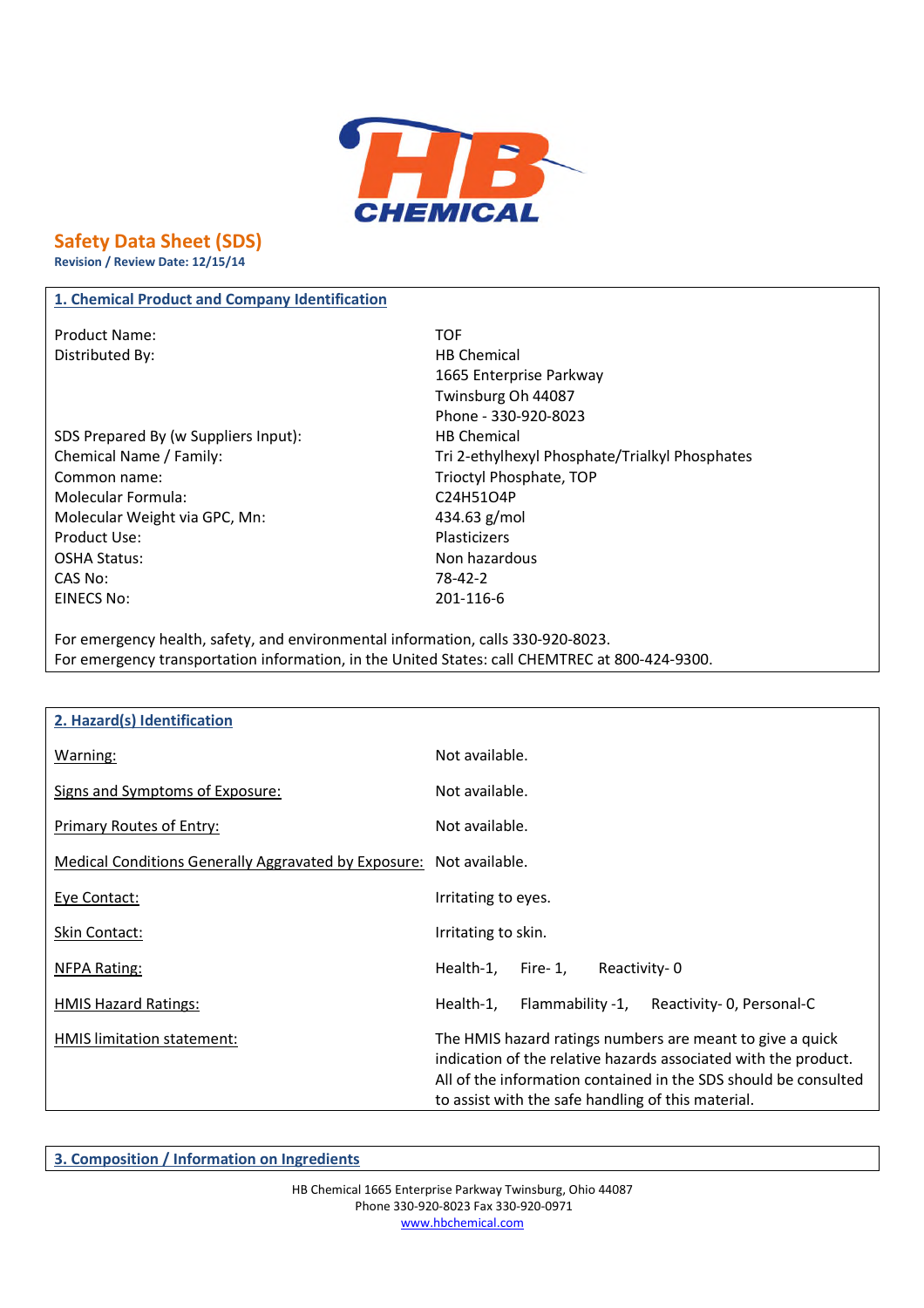100% Phosphoric Acid, tris(2-ethylhexyl) ester 78-42-2

| <b>4. First Aid Measures</b> |                                                                                                        |
|------------------------------|--------------------------------------------------------------------------------------------------------|
| Inhalation:                  | Remove to fresh air; give artificial respiration or oxygen if<br>necessary.                            |
| Eyes:                        | Flush eyes with water for 15 minute. Call a physician if irritation<br>develops.                       |
| Skin:                        | Wash skin with soap and water. If in contact with hot product,<br>treat as a burn.                     |
| Ingestion:                   | Do not induce vomiting. Never give anything by mouth to<br>unconscious person. Seek medical attention. |

| <b>5. Fire-Fighting Measures</b>         |                                                                                                          |
|------------------------------------------|----------------------------------------------------------------------------------------------------------|
| Suitable Extinguishing Media:            | Use Chemical foam, CO2, dry chemical, water fog.                                                         |
| <b>Special Fire Fighting Procedures:</b> | Treat as burning oil. Keep drums as cool as possible to avoid<br>expansion, explosions, and splattering. |
| <b>Hazardous Combustion Products:</b>    | This product will decompose under extreme temperatures<br>forming oxides of carbon.                      |
| Personal protection equipment:           | Full eye protection and protective clothing are required for all<br>indoor/outdoor fires and spills.     |
| Unusual fire and explosion hazards:      | Not available.                                                                                           |

| <b>6. Accidental Release Measures</b>          |                                                                                                                                                                                                                                                                                                 |
|------------------------------------------------|-------------------------------------------------------------------------------------------------------------------------------------------------------------------------------------------------------------------------------------------------------------------------------------------------|
| Steps to be taken in case material is spilled: | Contain spill with inert absorbent or earth. Transfer to secure<br>containers and dispose of according to local and state<br>regulations. Thought should always be given to collecting the<br>material in such a manner that it could be recycled. Clean/scrub<br>affected area with detergent. |
| Environmental Disposal Information:            | Prevent run-off into sewers or natural waterways.                                                                                                                                                                                                                                               |
| Waste Disposal:                                | All containers should be effectively labeled to facilitate the<br>appropriate disposal or reclaim.                                                                                                                                                                                              |

**7. Handling and Storage**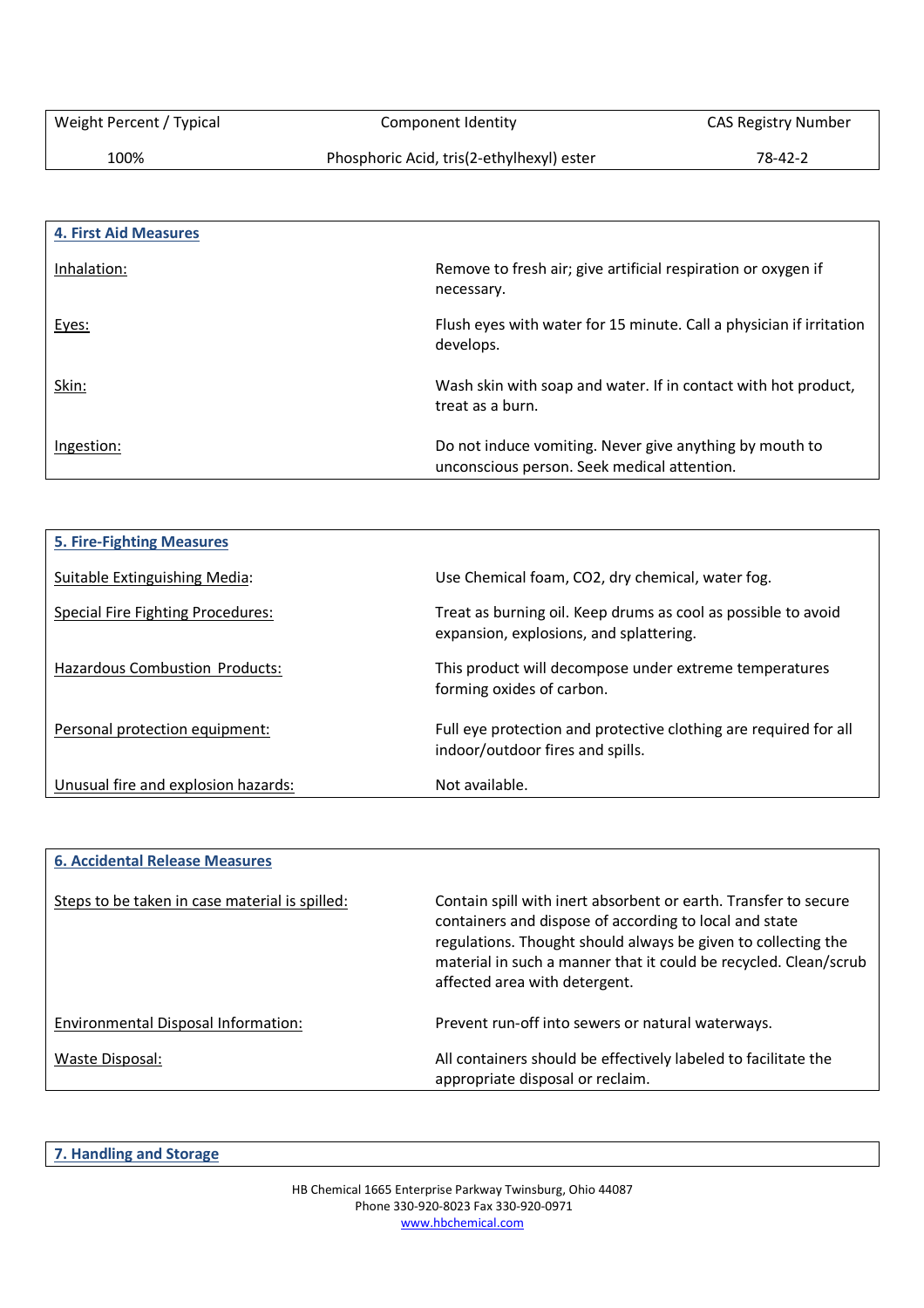| Precautions to be taken in handling: | Perform drum and tote filling in well-ventilated area wearing<br>protective eye shields and clothing.                                                                                           |
|--------------------------------------|-------------------------------------------------------------------------------------------------------------------------------------------------------------------------------------------------|
| Storage:                             | Store in sealed containers in dry, ambient temperature<br>conditions.                                                                                                                           |
| Empty containers:                    | Empty containers can be rinsed with a suitable<br>solvent/surfactant and steamed to remove residual product and<br>fumes before disposal or reuse in accordance with applicable<br>regulations. |

| 8. Exposure Controls / Personal Protection |                                                                                                                                                               |
|--------------------------------------------|---------------------------------------------------------------------------------------------------------------------------------------------------------------|
| Exposure Controls:                         | Contains no substances with occupational exposure limit values.                                                                                               |
| <b>Respiratory Protection:</b>             | Respirators should be selected when TWA exceeded.                                                                                                             |
| Ventilation:                               | Use only where sufficient ventilation exists to keep exposure<br>levels of fumes and dust below recommended levels.                                           |
| Hand protection:                           | Wear gloves.                                                                                                                                                  |
| Eye Protection:                            | Wear googles.                                                                                                                                                 |
| Skin and Body Protection:                  | Wear impervious clothing, boots and apron.                                                                                                                    |
| <b>Other Precautions:</b>                  | Avoid hot vapors when mixing or packaging.                                                                                                                    |
| Decontamination Facilities:                | There should be a shower facility and eyewash in the building<br>where this product is being stored and handled. Exercise good<br>chemical handling practice. |

| 9. Physical and Chemical Properties |                                                                           |
|-------------------------------------|---------------------------------------------------------------------------|
| <b>Physical Form:</b>               | Liquid                                                                    |
| Appearance & Odor:                  | Clear / Pungent                                                           |
| <b>Specific Gravity:</b>            | $@25^{\circ}C = 0.923$                                                    |
| Softening Point, R&B:               | Not available.                                                            |
| <u>pH:</u>                          | 7 at 20 °C (68 °F)                                                        |
| Solubility in Water:                | 0.00006 g/l at 24 $°C$ (75 °F) - slightly soluble                         |
| Flash Point, TAG CC F:              | 207°C (405°F) COC                                                         |
| Percent Volatiles (by weight):      | Not available.                                                            |
| Evaporation Rate (Water $\sim$ I):  | < 1 (butyl acetate=1)                                                     |
| Vapor Pressure (mm Hg):             | < 0.01 hPa (< 0.01 mmHg) at 20 °C (68 °F)<br>@ 20 $^{\circ}$ C: 2.1 mm Hg |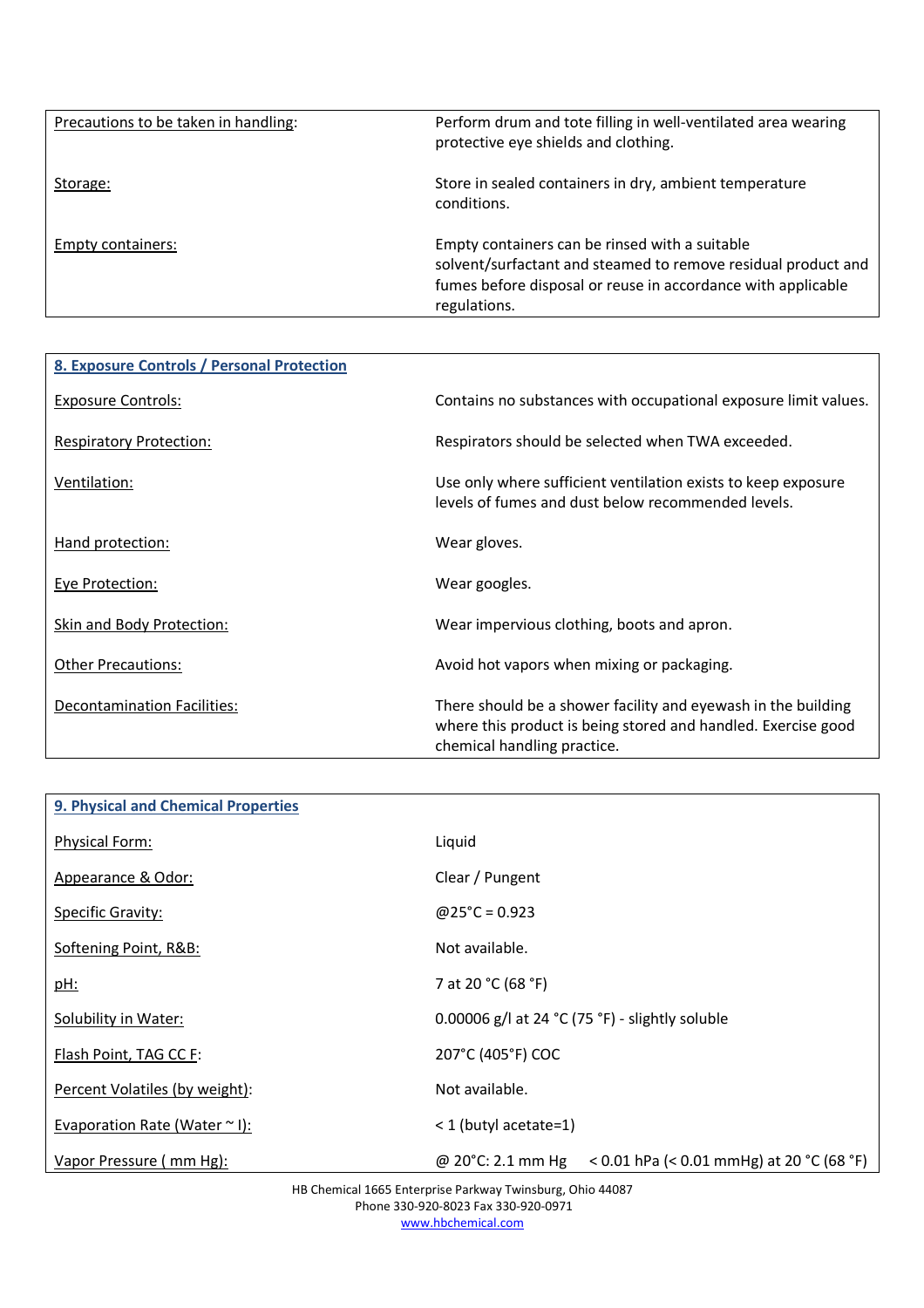| Vapor Density (Air $\sim$ I):              | $15.01 - (Air = 1.0)$                    |
|--------------------------------------------|------------------------------------------|
| Boiling Point (°F) Initial:                | 215 °C (419 °F) at 5 hPa (4 mmHg) - lit. |
| Flammable Limits, %(V):                    | Not available.                           |
| Relative density:                          | 0.92 g/cm3 at 20 $°C$ (68 °F)            |
| Melting point:                             | -74 °C (-101 °F)                         |
| Auto ignition Temperature, <sup>o</sup> C: | 370 °C (698 °F)                          |
| Partition coefficient:                     | noctanol/water log Pow: 4.2              |

| 10. Stability and Reactivity          |                                                          |
|---------------------------------------|----------------------------------------------------------|
| Stability:                            | This product is stable under normal conditions.          |
| Incompatibility (Materials to Avoid): | Material reacts with strong oxidizing agents.            |
| Conditions to Avoid:                  | Extreme heat.                                            |
| Hazardous Polymerization:             | Hazardous polymerization will not occur.                 |
| Hazardous Decomposition products:     | Carbon monoxide, carbon dioxide, and oxides of phosphor. |

| <b>11. Toxicological Information</b>                                                       |                                                                                                                 |  |
|--------------------------------------------------------------------------------------------|-----------------------------------------------------------------------------------------------------------------|--|
| This material is not listed as a carcinogen or potential carcinogen by NTP, IARC, or OSHA. |                                                                                                                 |  |
| Skin irritation:                                                                           | Rabbit- Result: Mild skin irritation (OECD Test Guideline 404).                                                 |  |
| Dermal LD50:                                                                               | 20,000 mg/kg - Rabbit.                                                                                          |  |
| Oral LD50:                                                                                 | 37,000 mg/kg - Rat<br>Rat - > 9,260 mg/kg                                                                       |  |
| Inhalation LC50:                                                                           | Inhalation LC (guinea pig); 450 mg/m3 for 30 minutes.<br>Rat - 4 h - 447 mg/m3<br>Guinea pig - 30 h - 450 mg/m3 |  |
| Acute eye/skin effects:                                                                    | May cause significant irritation. Also may cause gastrointestinal<br>tract irritation.                          |  |
| Serious eye damage/eye irritation:                                                         | Eyes - Rabbit, Result: No eye irritation (OECD Test Guideline 405)                                              |  |
| Respiratory or skin sensitization:                                                         | No data available.                                                                                              |  |
| Germ cell mutagenicity:                                                                    | Result: Not mutagenic in Ames Test.                                                                             |  |
| Chromosome aberration test in vitro:                                                       | Result: Negative.                                                                                               |  |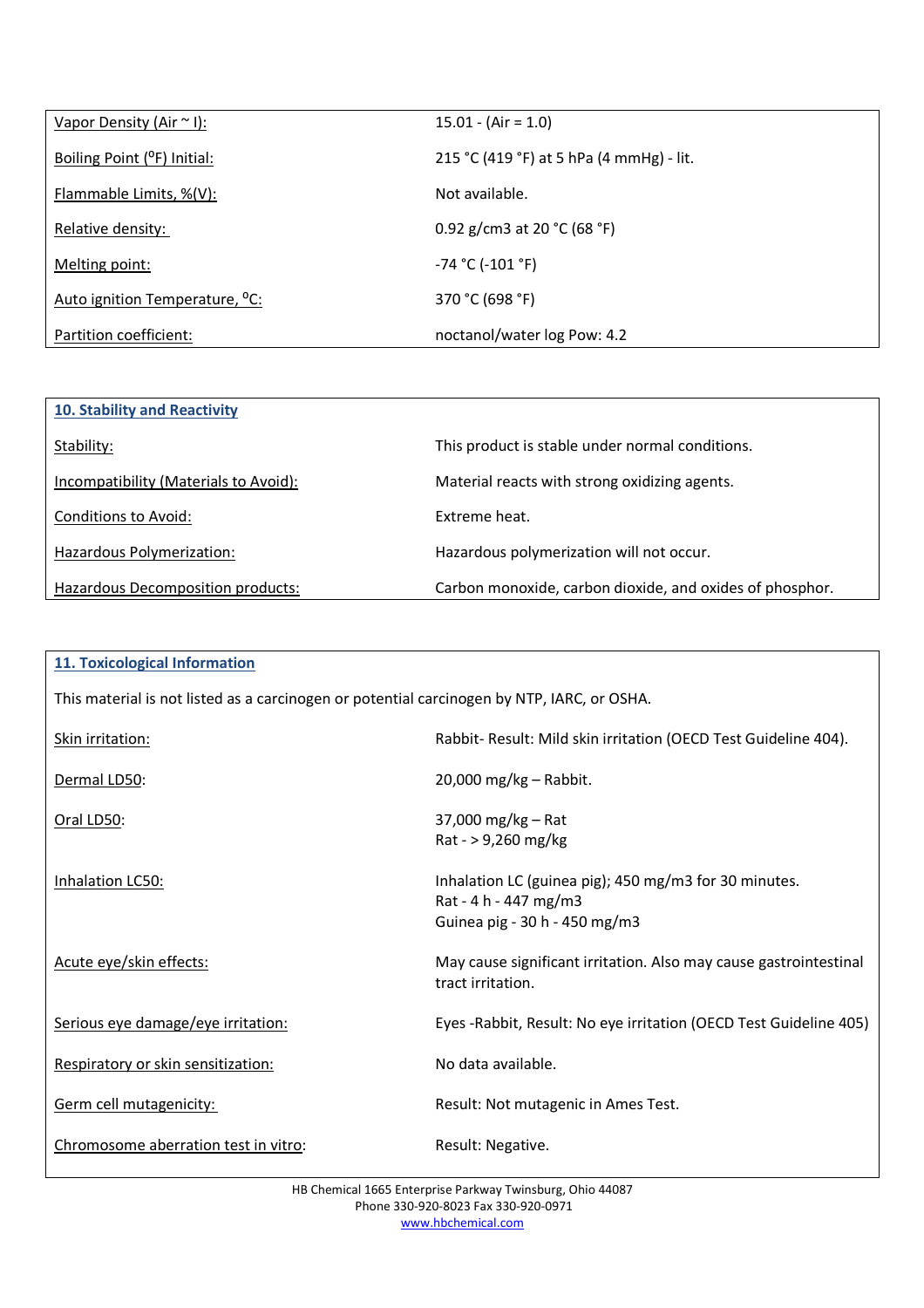| Mutagenicity (micronucleus test): | Mouse, Result: Negative.                                                            |
|-----------------------------------|-------------------------------------------------------------------------------------|
| Carcinogenicity:                  | Mouse – Oral, Tumorigenic: Carcinogenic by RTECS criteria.<br>Liver: Tumors.        |
| Reproductive toxicity:            | No data available.                                                                  |
| Specific target organ toxicity:   | No data available.                                                                  |
| <b>Aspiration hazard:</b>         | No data available.                                                                  |
| Repeated dose toxicity:           | Rat-females-Oral-No observed adverse effect level -1,000<br>mg/kg, RTECS: MP0770000 |

| <b>12. Ecological Information</b>                    |                                                                                                                                                     |
|------------------------------------------------------|-----------------------------------------------------------------------------------------------------------------------------------------------------|
| Toxicity to fish:                                    | Semi-static test LC50 - Oryzias latipes (Orange-red killifish) - > 40<br>mg/l - 96 h.                                                               |
| Toxicity to daphnia and other aquatic invertebrates: | EC50 - Daphnia magna (Water flea) - > 0.021 mg/l - 48 h<br>Remarks: No toxicity at the limit of solubility.                                         |
| Toxicity to algae:                                   | EC50 - Desmodesmus subspicatus (green algae) - > 0.876 mg/l -<br>72 h (OECD Test Guideline 201) Remarks: No toxicity at the limit<br>of solubility. |
| Biodegradability:                                    | Result: According to the results of tests of biodegradability this<br>product is not readily biodegradable.                                         |
| Mobility in soil:                                    | No data available.                                                                                                                                  |
| Results of PBT and vPvB assessment:                  | PBT/vPvB assessment not available as chemical safety<br>assessment not required/not conducted.                                                      |

#### **13. Disposal Considerations**

Reclaim or Dispose of material in accordance with all a lie able local, state, and federal regulations.

| <b>14. Transport Information</b>                                     |                 |
|----------------------------------------------------------------------|-----------------|
| D.O.T. Shipping Name:                                                | Not restricted. |
| Air - ICAO (international Civil Aviation Organization):              | Not restricted. |
| Sea - IMDG (International Maritime Dangerous Goods): Not restricted. |                 |

**15. Regulatory Information**

All components of this material are on the TSCA Inventory.